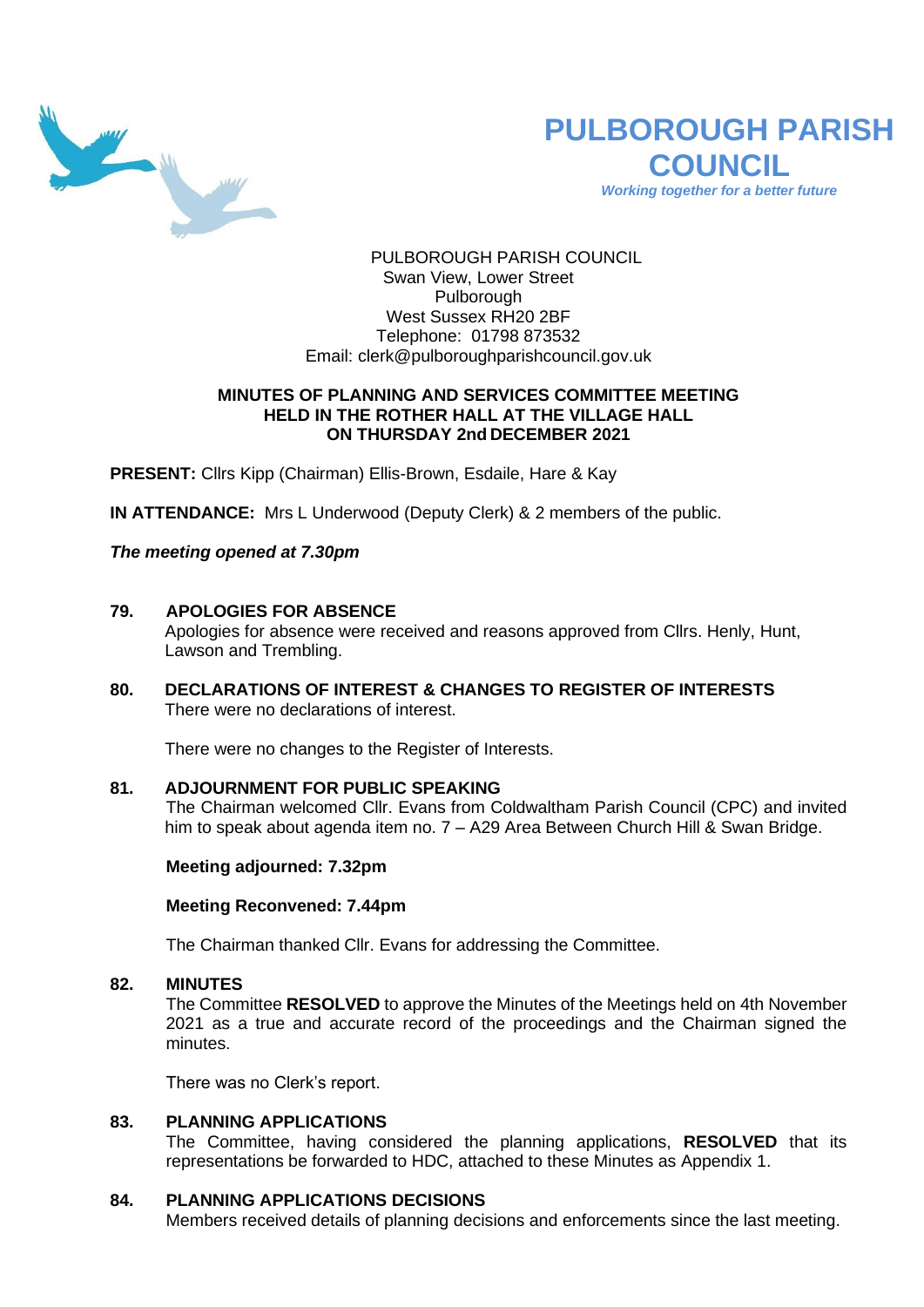#### **85. A29 AREA BETWEEN CHURCH HILL AND SWAN BRIDGE**

After hearing what Cllr. Evans said under min no. 81, Members **AGREED** that a unified approach to this issue was the way forward. Cllr. Evans advised that Andrew Griffith MP will be attending the CPC meeting in February to discuss the issues on the A29. Members **AGREED** it would be beneficial to attend this meeting aswell in order to format joint representation to the correct contact. Cllr. Evans will forward the details of the meeting to the Deputy Clerk.

Cllr. Kipp will also contact Fittleworth Parish Council and Cllr. Evans will contact Bury Parish Council to see if they would be also interested in being included.

#### **86. MILLENIUM CLOCK ON LOWER ST, PULBOROUGH**

Outside of the meeting, Cllr. Hunt had advised that she would look into using a platform scaffold to access the clock for repair. Cllr. Hunt had advised that traffic management would not be needed for this. The Deputy Clerk advised Cllr. Hunt and Members at the meeting that traffic management would be needed if any equipment used, restricts the width of the pavement for pedestrian use.

As Cllr. Hunt was absent, she was not able to update on the platform scaffold, so Members **AGREED** to defer this item once again to enable Cllr. Hunt to provide the information at the next meeting. Members also asked if the previous quotations could be circulated again at the next meeting so that a definite decision could be made regarding the repair.

The Deputy Clerk suggested that a recommendation could be made to Full Council to budget £5000.00 for the 2022/23 budget to enable this repair and any future works required. Members **AGREED** to this suggestion.

### **87. WSSC CONSULTATION – PROPOSED PERMANENT TRAFFIC ORDERS STOPHAM ROAD PULBOROUGH**

Members received the above consultation. After some discussion, Members **RESOLVED**  to **AGREE** to submit the following comments:

• Members are supportive of the proposals, but the timing needs to be joined up with the Willowmead development works.

#### **88. CORRESPONDENCE**

#### **HDC**

- Notification of appeal lodged for DC/21/0729 Craymore, Cray Lane, Codmore Hill Erection of detached building.
- Update on potential compliance breach EN/21/0494 Alleged: stationing of mobile home within residential curtilage at: Marsh House, The Street, Nutbourne, Pulborough *(Copied to C'ttee)*
- Compliance Cases 26/10/2021, 04-05.11.21 and 17.11.21 *(Copied to C'ttee).*
- Decision notice for community asset application no. CA21/10 The Rising Sun, Nutbourne. *(Copied to C'ttee*

#### **West Sussex Fire & Rescue Service**

Email regarding a fire service public consultation. *Already forwarded to Members on 24.11.21*

#### **A29 Area Between Church Hill & Swan Bridge**

Response from PCSO Jake O'Donovan re the above *(Copied to C'ttee).*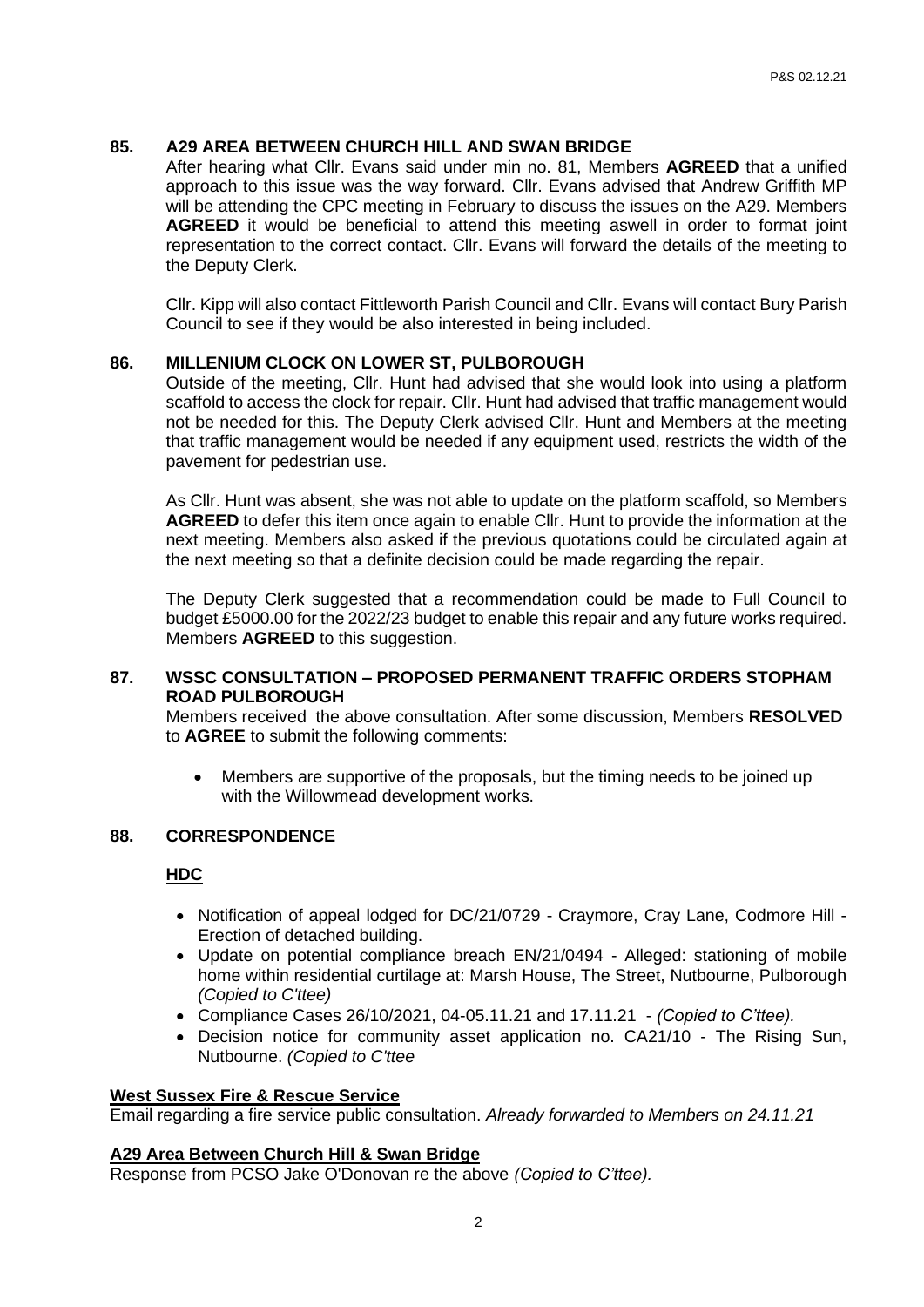## **WSALC**

2021 Autumn budget and planning. *(Copied to C'ttee).*

#### **Lane Top**

Correspondence re above. *(Copied to C'ttee).*

#### **Stane Farm**

Copy correspondence re the above. *(Copied to C'ttee).*

#### **West Sussex Rail Users**

Email from the Chairman. *(Copied to C'ttee).*

#### **89. PAYMENTS**

The following payments were approved and signed by two authorised signatories:

|                                  | £         |
|----------------------------------|-----------|
| <b>PDCCA Community Transport</b> | £350.00   |
| St. Mary's Church (grounds)      | £500.00   |
| <b>Victim Support Sussex</b>     | £100.00   |
| Pulborough CLT                   | £400.00   |
| 4Sight Vision Support            | £150.00   |
| <b>BEAT Responders</b>           | £300.00   |
| Storrington & Arun Valley SWT    | £100.00   |
| <b>West Sussex Mind</b>          | £100.00   |
| Arthur J Gallagher Insurance     | £291.88   |
| <b>SLCC</b>                      | £234.00   |
| Beechdown Arboriculture Ltd      | £900.00   |
| WSCC                             | £8,736.80 |
| Shenzhen (Amazon)                | £29.98    |
| <b>Cheaper Online Ltd</b>        | £26.94    |
| Amazon EU                        | £60.98    |
| Amazon EU                        | £30.49    |
| <b>Early Years Resources</b>     | £427.19   |
| <b>AKJ Enterprises Ltd</b>       | £29.95    |
| <b>Business Stream</b>           | £131.21   |
| <b>Business Stream</b>           | £1,367.81 |
| <b>Business Stream</b>           | £106.99   |
| <b>Kestrel Alarms</b>            | £292.80   |

*The meeting closed at 8.34pm*

………………………………..Chairman

……………………………………Date